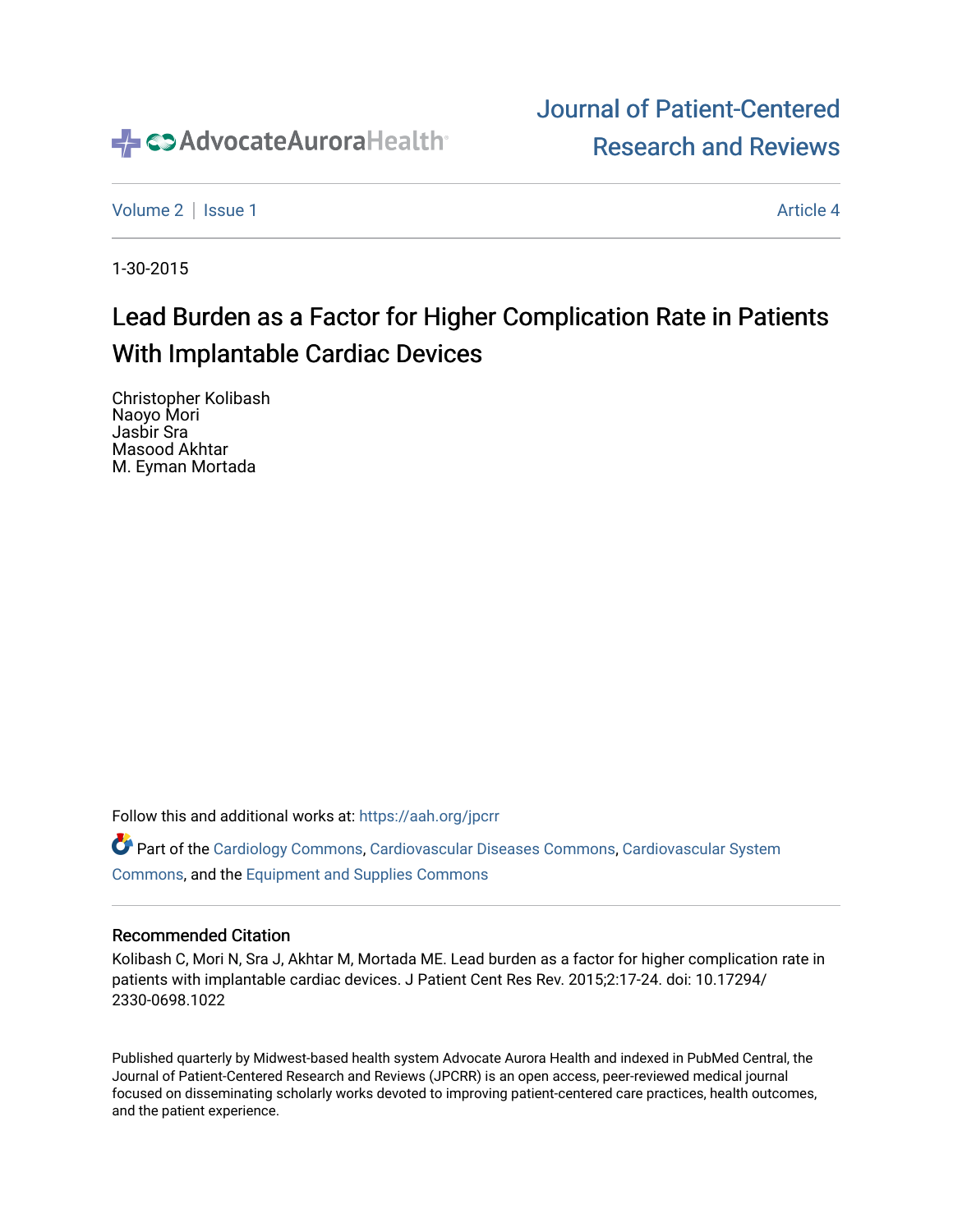# **Lead Burden as a Factor for Higher Complication Rate in Patients With Implantable Cardiac Devices**

Christopher Kolibash, MD,<sup>1</sup> Naoyo Mori, PhD,<sup>2</sup> Jasbir Sra, MD,<sup>1</sup> Masood Akhtar, MD,<sup>1</sup> M. Eyman Mortada, MD<sup>1</sup>

*1 Aurora Cardiovascular Services, Aurora Sinai/Aurora St. Luke's Medical Centers, University of Wisconsin School of Medicine and Public Health, Milwaukee, WI*

*2 Center for Urban Population Health, University of Wisconsin-Milwaukee, Milwaukee, WI*

| <b>Purpose</b>     | Lead revisions have increased over the last decade. Patients who do not undergo lead extraction face<br>an increased lead burden. Consequences of increased lead burden have not been fully defined. We<br>sought to characterize the complication rate and outcomes in patients with sterile redundant leads.                                                                                                                                                                                                                                                                                                                                                                                                                        |
|--------------------|---------------------------------------------------------------------------------------------------------------------------------------------------------------------------------------------------------------------------------------------------------------------------------------------------------------------------------------------------------------------------------------------------------------------------------------------------------------------------------------------------------------------------------------------------------------------------------------------------------------------------------------------------------------------------------------------------------------------------------------|
| <b>Methods</b>     | We retrospectively reviewed 242 consecutive patients [mean age $74 \pm 12$ years; 66.9% male] who<br>underwent lead revision that resulted in an abandoned lead from January 2005 to June 2010. Patients<br>were placed in a cohort based on number of leads after last recorded procedure (Group A: $\leq$ [n=58];<br>Group B: 3–4 [n=168]; Group C: ≥5 [n=16]). Prespecified inhospital and long-term follow-up events were<br>compared. Mortality rates were obtained from Social Security Death Index. Median follow-up was 2 years.                                                                                                                                                                                              |
| <b>Results</b>     | Baseline age, gender and race demographics were similar among the three groups. Increasing lead<br>burden was associated with more adverse periprocedural events (A: 3.4%, B: 10.1%, C: 25.0%;<br>P=0.031) and long-term device-related events (A: 1.7%, B: 13.0%, C: 18.8%; P=0.031). Device-related<br>readmissions increased in frequency as lead burden increased (A: 3.5%, B: 18.5%, C: 37.5%; P=0.002).<br>Combined periprocedural and late events also increased with more redundant leads (A: 5.2%, B: 23.2%,<br>C: 44.0%; P=0.001). Major events were infrequent (3.3%). There was no procedure-related mortality.<br>Long-term all-cause mortality was not significantly different (A: 17.2%, B: 23.8%, C: 25.0%; P=0.567). |
| <b>Conclusions</b> | Greater lead burden was associated with increased number of periprocedural and long-term minor<br>events. It did not significantly impact major events or mortality. (J Patient-Centered Res Rev.<br>2015;2:17-24.)                                                                                                                                                                                                                                                                                                                                                                                                                                                                                                                   |
| <b>Keywords</b>    | abandoned leads, implantable cardioverter-defibrillator, pacemaker, lead revision, complications,<br>mortality                                                                                                                                                                                                                                                                                                                                                                                                                                                                                                                                                                                                                        |

The use of cardiac rhythm management devices has increased dramatically over the last decade, with more than 486,000 new devices implanted from 2006 to 2009.1 The established success of these devices in multiple clinical trials, particularly in the setting of cardiomyopathy, has expanded the indications for device therapy and increased the number of patients who qualify for them.<sup>2</sup> With the success of medical and device therapy in the treatment of cardiovascular disease, patients are living long enough to benefit from increasingly sophisticated device upgrades (e.g.

biventricular pacing and defibrillation capability), which require the introduction of additional leads. Many patients now outlive the functional life of their implanted hardware and require replacement of nonfunctioning leads. Once a device has been replaced or upgraded, a decision has to be made as to whether existing leads should be extracted or revised (i.e. capped and secured, leaving an abandoned lead in place). Lead extraction is defined as removal of the lead, regardless of the duration of the implant, using specialized equipment not included in a typical implant package.3 Lead extraction may require emergent cardiac surgery and carries a mortality risk of 0.4–0.8%.<sup>4</sup> Due to the extremely high rate of mortality and morbidity associated with device and/or lead infection, extraction of infected leads as the optimal management strategy is not debated. However, only 60% of leads extracted are

Correspondence: M. Eyman Mortada, MD, 2801 W. Kinnickinnic River Parkway, Suite #840, Milwaukee, WI, 53215, T: 414-649-3909, F: 414-649-3551, Email: publishing4@aurora.org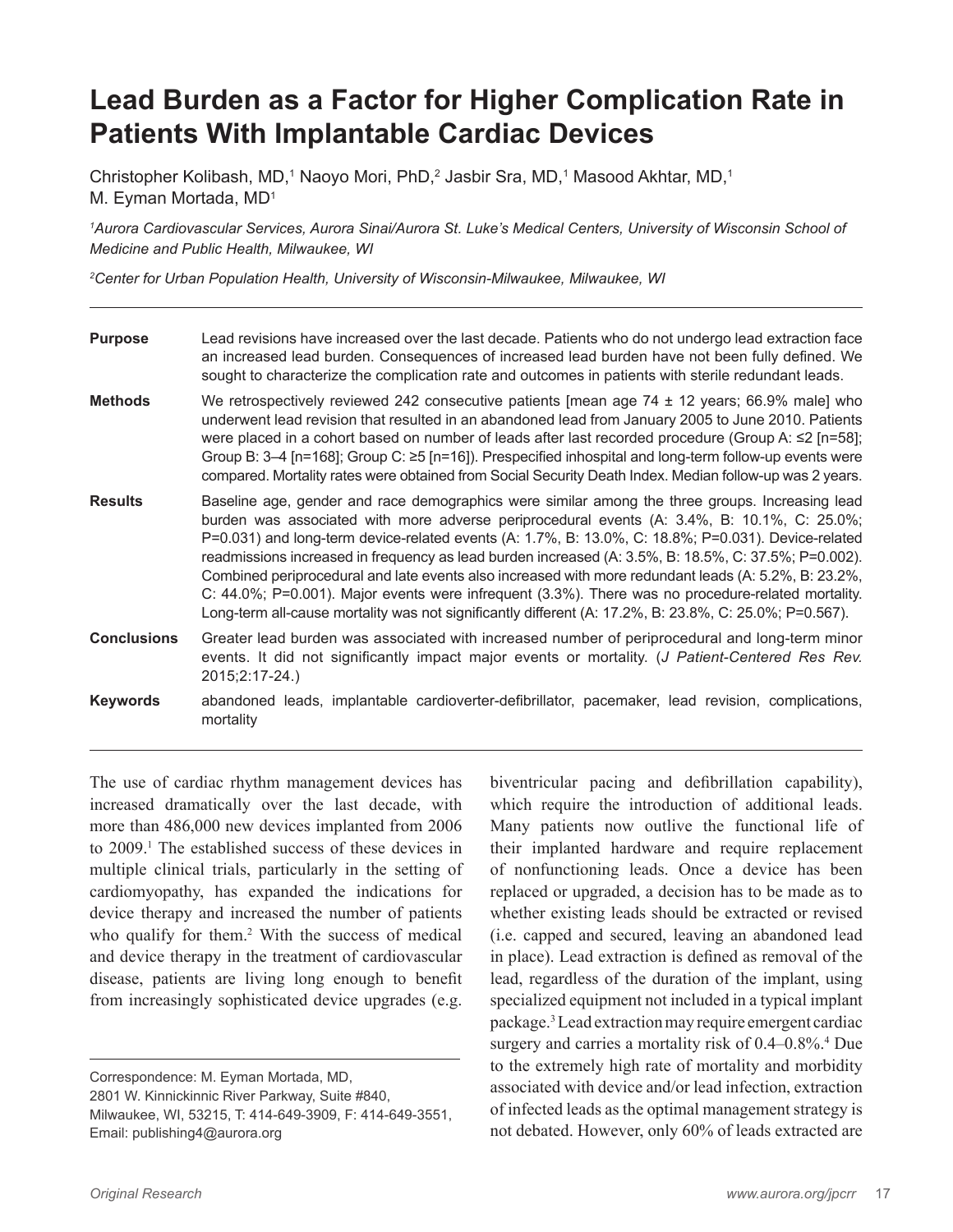in response to infection, and 40% of extracted leads are sterile and merely superfluous.<sup>5</sup>

Extraction of sterile redundant leads is controversial. Arguments for extracting these leads are based on maintaining future central venous access options and to prevent potential complications, including venous thrombosis, lead migration, infection, lead-lead interaction, tricuspid regurgitation and venous or cardiac chamber perforation. However, the frequency of these complications is not well-defined in the literature. Moreover, the efficacy of intervening to prevent these complications is not well-documented. The purpose of this study was to characterize complication rates and potential outcomes in patients with sterile redundant leads.

# **METHODS**

After institutional review board approval, we retrospectively reviewed 242 consecutive patients (mean age  $74 \pm 12$  years; 66.9% male) who underwent a lead revision procedure that resulted in an abandoned lead from January 2005 to June 2010 at our facility. This patient population represented 3.75% of the total patient population that underwent device implantation at our facility during the study period (N=6,451). Our main inclusion criterion was that a patient underwent any lead revision procedure resulting in at least one abandoned lead. Patients who had a lead removed either by manual traction during device revision/ upgrade or through a lead extraction procedure for a sterile redundant lead, leaving no superfluous leads, were excluded. Patients with implantable cardioverterdefibrillator (ICD) leads and/or pacemaker leads were included. Patients were placed in one of three cohorts based on total number of functional and abandoned leads present after their last recorded device-related procedure (Group A:  $\leq$ 2 leads [n=58]; Group B: 3 or 4 leads  $[n=168]$ ; Group C:  $\geq$ 5 leads  $[n=16]$ ).

The groups were compared based on age, gender and comorbidities (Table 1). Indications for device upgrade and lead abandonment were reviewed in the medical record (Table 1). The cohorts were compared to determine whether number of leads (escalating level of lead burden) affected prespecified endpoints in regard to outcomes. Because actual individual events were infrequent, we compared outcomes that were prespecified: inhospital and periprocedural events, device-related readmissions and long-term follow-up events. Inhospital and periprocedural events associated with the abandonment of a lead included pneumothorax, bleeding/hematoma, spontaneous unstable procedural arrhythmias requiring treatment, central venous or cardiac perforation, failure to place a new lead, failure to attain adequate defibrillation thresholds requiring additional intervention, venous thrombosis requiring change of strategy for new lead implantation (i.e. venoplasty, tunneling, contralateral access) and death. Long-term events (after 30 days of procedure) included late bleeding, cardiac or central venous perforation, venous thrombosis, inappropriate ICD shock, atrial arrhythmia, device-related infection and death. Device-related readmissions were documented through analysis of the medical record. Mortality rates were obtained from the Social Security Death Index. Overall median follow-up was 2.0 years (with interquartile range of 1.1–3.5).

# **Statistical Analysis**

Continuous variables are summarized as medians with interquartile range. Discrete variables are described as counts with percentages. Differences among the three study groups ( $\leq$ 2, 3–4 and  $\geq$ 5 leads) were tested using Kruskal-Wallis test or Wilcoxon rank-sum test for continuous variables and chi-square/Fisher's exact tests with 95% confidence levels (two-tailed) for discrete variables.

# **RESULTS**

During the study period, 242 patients met the inclusion criteria (3.75% of the total number of patients receiving cardiac rhythm management device implants or lead revision at our facility). The study population included 162 men and 80 women (mean age 74 years); 75.2% of patients (n=182) were older than 65 years. There was no significant difference among the groups with regard to gender or mean age. There was a statistically significant difference in the number of patients older than 65, as Group A (patients with  $\leq$  leads) had fewer of these patients compared with the other two groups (A: 58.6%, B: 80.4%, C: 81.3%; P=0.004). At baseline, patients in each group had similar rates of coronary artery disease, diabetes, atrial arrhythmia and dialysis. Hypertension (A: 37.9%, B: 60.0%, C: 68.0%; P=0.007) and prior congestive heart failure (A: 62.1%, B: 78.0%, C: 87.5%; P=0.027) were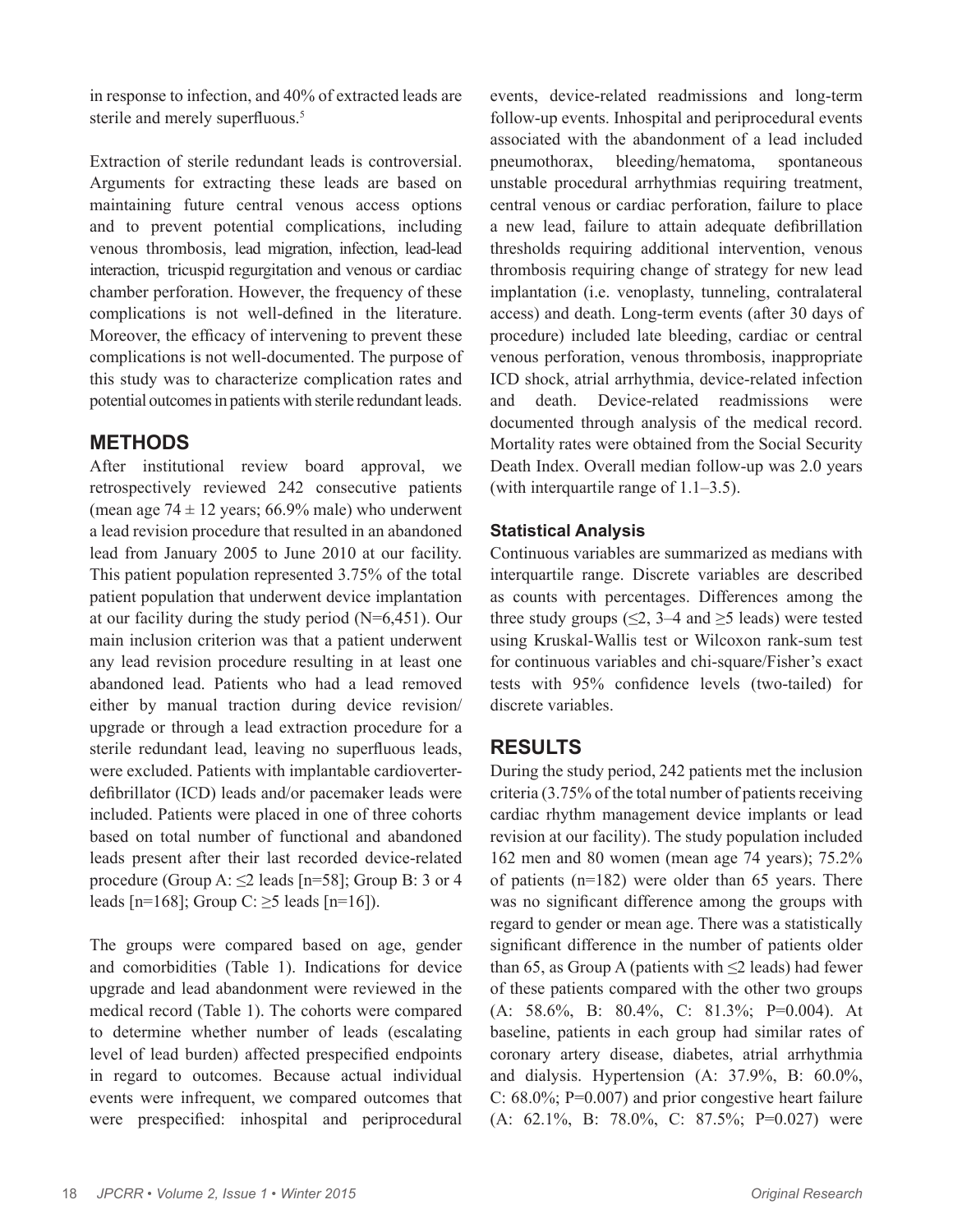|                               |                             | Body surface area, m <sup>2</sup> |                            |                            |         |
|-------------------------------|-----------------------------|-----------------------------------|----------------------------|----------------------------|---------|
| <b>Variable</b>               | <b>Overall</b><br>$(N=242)$ | $\leq$ 2<br>$(n=58, 24.0\%)$      | 3 or 4<br>$(n=168, 69.4%)$ | $\geq 5$<br>$(n=16, 6.6%)$ | P       |
| <b>Demographics</b>           |                             |                                   |                            |                            |         |
| Mean age, years (IQR)         | 74 (65-79)                  | 70 (60-82)                        | 74 (67-79)                 | 75 (68-80)                 | 0.636   |
| Age older than 65             | 182 (75.2%)                 | 34 (58.6%)                        | 135 (80.4%)                | 13 (81.3%)                 | 0.004   |
| Gender                        |                             |                                   |                            |                            |         |
| Male                          | 162 (66.9%)                 | 32 (55.2%)                        | 118 (70.2%)                | 12 (75.0%)                 |         |
| Female                        | 80 (33.1%)                  | 26 (44.8%)                        | 50 (29.8%)                 | $4(25.0\%)$                | 0.085   |
| Race                          |                             |                                   |                            |                            |         |
| White                         | 229 (94.6%)                 | 55 (94.8%)                        | 158 (94.1%)                | 16 (100%)                  |         |
| Other                         | 13 (5.4%)                   | $3(5.2\%)$                        | $10(6.0\%)$                | 0                          | 0.599   |
| <b>Comorbidities</b>          |                             |                                   |                            |                            |         |
| Hypertension                  | 134 (55.4%)                 | 22 (37.9%)                        | 101 (60.1%)                | 11 (68.8%)                 | 0.007   |
| Coronary artery disease       | 141 (58.3%)                 | 28 (48.3%)                        | 105 (62.5%)                | $8(50.0\%)$                | 0.131   |
| CABG                          | 68 (28.1%)                  | 13 (22.4%)                        | 51 (30.4%)                 | $4(25.0\%)$                | 0.490   |
| Cerebrovascular accident      | 22 (9.1%)                   | $7(12.1\%)$                       | 14 (8.3%)                  | $1(6.3\%)$                 | 0.639   |
| Dialysis                      | $4(1.7\%)$                  | $1(1.7\%)$                        | $3(1.8\%)$                 | 0                          | 1.000   |
| AF/AFL                        | 118 (48.8%)                 | 32 (55.2%)                        | 78 (46.4%)                 | $8(50.0\%)$                | 0.514   |
| Congestive heart failure      | 181 (74.8%)                 | 36 (62.1%)                        | 131 (78.0%)                | 14 (87.5%)                 | 0.027   |
| Mean LVEF, % (IQR)            | $30(20-40)$                 | $35(25-50)$                       | $30(20-35)$                | 25 (15-35)                 | 0.002   |
| Median follow-up, years (IQR) | $2.0(1.1-3.5)$              | $1.7(0.9-3.1)$                    | $2.0(1.2-3.6)$             | $1.7(1.0-3.9)$             | 0.423   |
| <b>Device Type</b>            |                             |                                   |                            |                            |         |
| Pacemaker                     | 127 (52.5%)                 | 24 (41.4%)                        | 95 (56.6%)                 | $8(50.0\%)$                | < 0.001 |
| Defibrillator                 | 72 (29.8%)                  | 33 (56.9%)                        | 35 (20.8%)                 | $4(25.0\%)$                |         |
| <b>Biventricular</b>          | $5(2.1\%)$                  | 0                                 | $5(3.0\%)$                 | 0                          |         |
| Biventricular-ICD             | 38 (15.7%)                  | $1(1.7\%)$                        | 33 (19.6%)                 | $4(25.0\%)$                |         |
| Atrial lead                   | 168 (69.4%)                 | 21 (36.2%)                        | 133 (79.2%)                | 14 (87.5%)                 | < 0.001 |
| Indication for lead revision  |                             |                                   |                            |                            |         |
| Device malfunction            | 21(8.7%)                    | 18 (31.0%)                        | $3(1.8\%)$                 | $\mathsf 0$                | < 0.001 |
| Lead malfunction              | 115 (47.5%)                 | 35 (60.3%)                        | 76 (45.2%)                 | $4(25.0\%)$                | 0.024   |
| Lead recall                   | 13 (5.4%)                   | $2(3.5\%)$                        | 11 (6.6%)                  | 0                          | 0.409   |
| Pain                          | $4(1.7\%)$                  | $2(3.5\%)$                        | $2(1.2\%)$                 | 0                          | 0.440   |
| Venous occlusion              | $1(0.4\%)$                  | 0                                 | $\mathsf{O}\xspace$        | $1(6.3\%)$                 | 0.066   |

**Table 1.** Baseline patient characteristics and indications for original lead revision and abandonment

*Values are presented as counts (percentages), except where noted otherwise.*

*AF/AFL, atrial fibrillation/atrial flutter; CABG, coronary artery bypass graft; ICD, implantable cardioverter-defibrillator; IQR, interquartile range; LVEF, left ventricular ejection fraction.*

more prevalent with escalating number of leads. As lead burden increased, mean left ventricular ejection fraction (LVEF) also was significantly lower (A: 35%, B: 30%, C: 25%; P=0.002). The differences with regard to congestive heart failure and reduced LVEF were to be expected, as patients with advanced left ventricular dysfunction are more often candidates for upgrade to ICD and biventricular devices. This was demonstrated by the higher number of biventricular ICD devices in Group B  $(19.6\%)$  and Group C  $(25.0\%)$  vs. Group A (1.7%), P<0.001. The difference in number of biventricular ICD devices between Group B and Group C was not statistically significant ( $P=0.856$ ). The same contrast was found regarding the presence of atrial lead (A: 36.2%, B: 79.2%, C: 87.5%; P<0.001; whereas P=0.744 for B vs. C). Indications for lead revision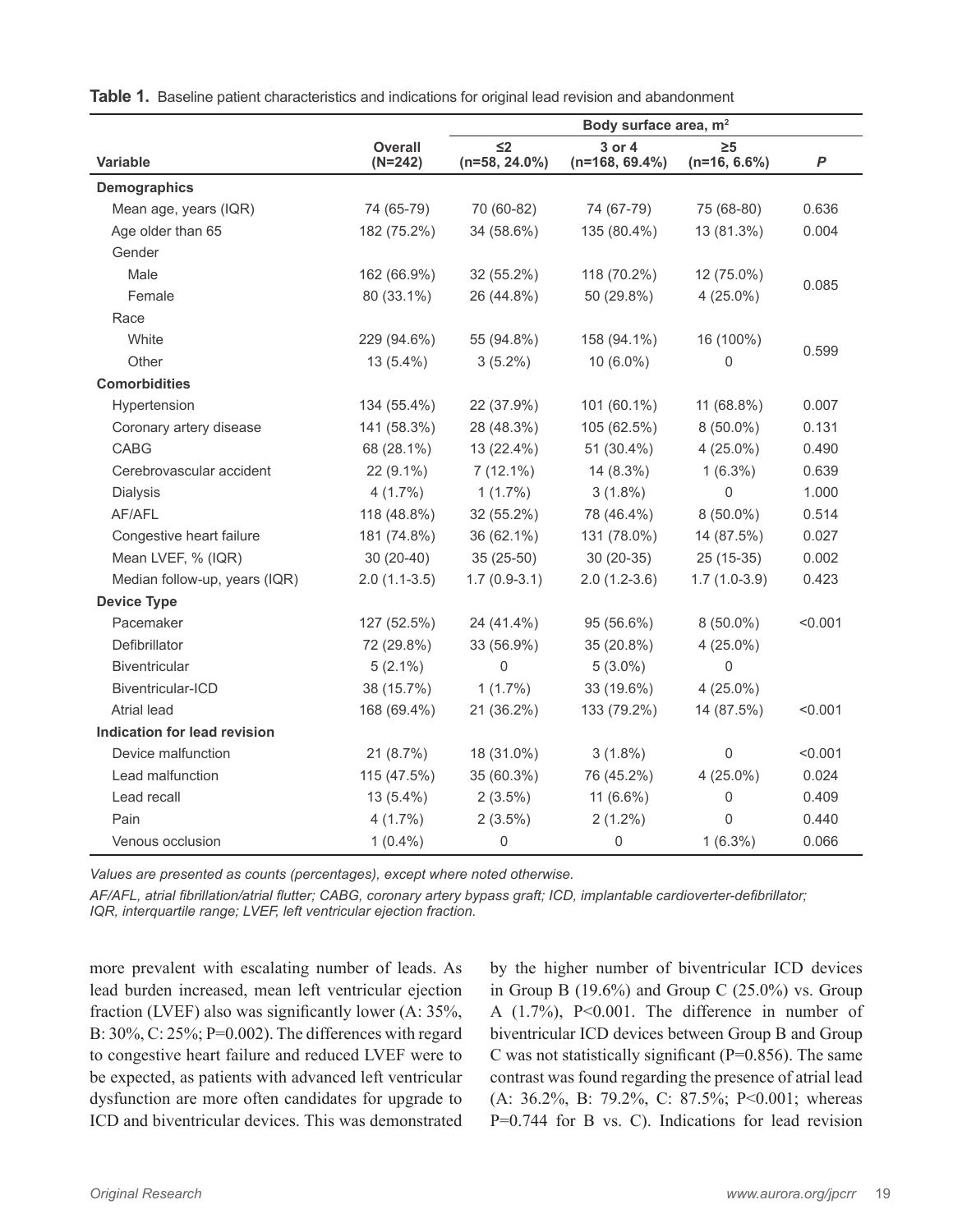also differed, with more device or lead malfunctions associated with Group A (Table 1).

## **Adverse Events**

Our study population had 49 total periprocedural or long-term events over the study period, a 20.2% event incidence (49 events/242 patients). Combined periprocedural and late events occurred more frequently with increasing lead burden  $(A: 5.2\%$  [n=3], B: 23.2% [n=39], C: 44.0% [n=7]; P=0.001) (Figure 1). Major events were rare, occurring in 3.3% of patients (8 events/242 patients). Major events were defined as subsequent infection post-lead abandonment (n=6), cardiac or central venous perforation (n=2), and/or death related to abandoned lead (n=0).

# **Periprocedural and Inhospital Events**

Slightly less than half of the total events (23/49) occurred during the lead revision periprocedural/ inhospital period. As lead burden increased, the periprocedural/inhospital event rate increased (A: 3.4% [n=2], B: 10.1% [n=17], C: 25% [n=4]; P=0.031) (Figure 2). These complications (Table 2) included pneumothorax (A: 0% [n=0], B: 0.6% [n=1], C: 6.3% [n=1]; P=0.185), hematoma (A:  $0\%$  [n=0], B: 1.2%  $[n=2]$ , C: 0%  $[n=0]$ ; P=1.000), spontaneous procedural



*Figure 1.**Combined periprocedural and late event rates. Periprocedural events were defined as vein occlusions requiring change in strategy for lead placement, pneumothorax, cardiac or central venous perforation, failure to place new lead, high defibrillation thresholds requiring additional intervention and hematoma. Late events were defined as infection, bleeding, inappropriate implantable cardioverter-defibrillator shock, new atrial arrhythmia and venous thrombosis.*

arrhythmias requiring treatment  $(A: 0\%$  [n=0], B:  $0.6\%$  $[n=1]$ , C: 6.3%  $[n=1]$ ; P=0.185) and cardiac or central venous perforation  $(A: 0\%$  [n=0], B: 1.2% [n=2], C:  $0\%$  [n=0]; P=1.000). Three patients with redundant leads had coronary sinus lead implantation failures  $(A: 0\%$  [n=0], B: 1.8% [n=3], C: 0% [n=0]; P=0.651). One patient required additional intervention to attain adequate defibrillation thresholds (A: 0% [n=0], B: 0.6% [n=1], C: 0% [n=0]; P=1.000). Eleven patients (A: 3.4% [n=2], B: 4.2% [n=7], C: 12.5%  $[n=2]$ ; P=0.280) undergoing device upgrade required a redundant lead-related procedural adjustment such as tunneling, use of a different access site or venoplasty for an occluded vessel. There was no procedurerelated or inhospital mortality in any group.

# **Long-Term Events**

There was a 10.7% incidence of events (26 events/ 242 patients) during long-term follow-up (Table 3). Infection occurred in 6 patients  $(A: 0\%$  [n=0], B: 3.6% [n=6], C: 0% [n=0]; P=0.452). There were 5 late bleeding episodes  $(A: 0\%$  [n=0], B: 3.0% [n=5], C:  $0\%$  [n=0]; P=0.527). Symptomatic venous thrombosis occurred in 3 patients  $(A: 1.7\%$  [n=1], B: 1.2% [n=2], C: 0% [n=0]; P=1.000). Four patients had inappropriate ICD shock (A:  $0\%$  [n=0], B:



*Figure 2.**Rates of periprocedural events, defined as vein occlusions requiring change in strategy for lead placement, pneumothorax, cardiac or central venous perforation, failure to place new lead, high defibrillation thresholds requiring additional intervention and hematoma.*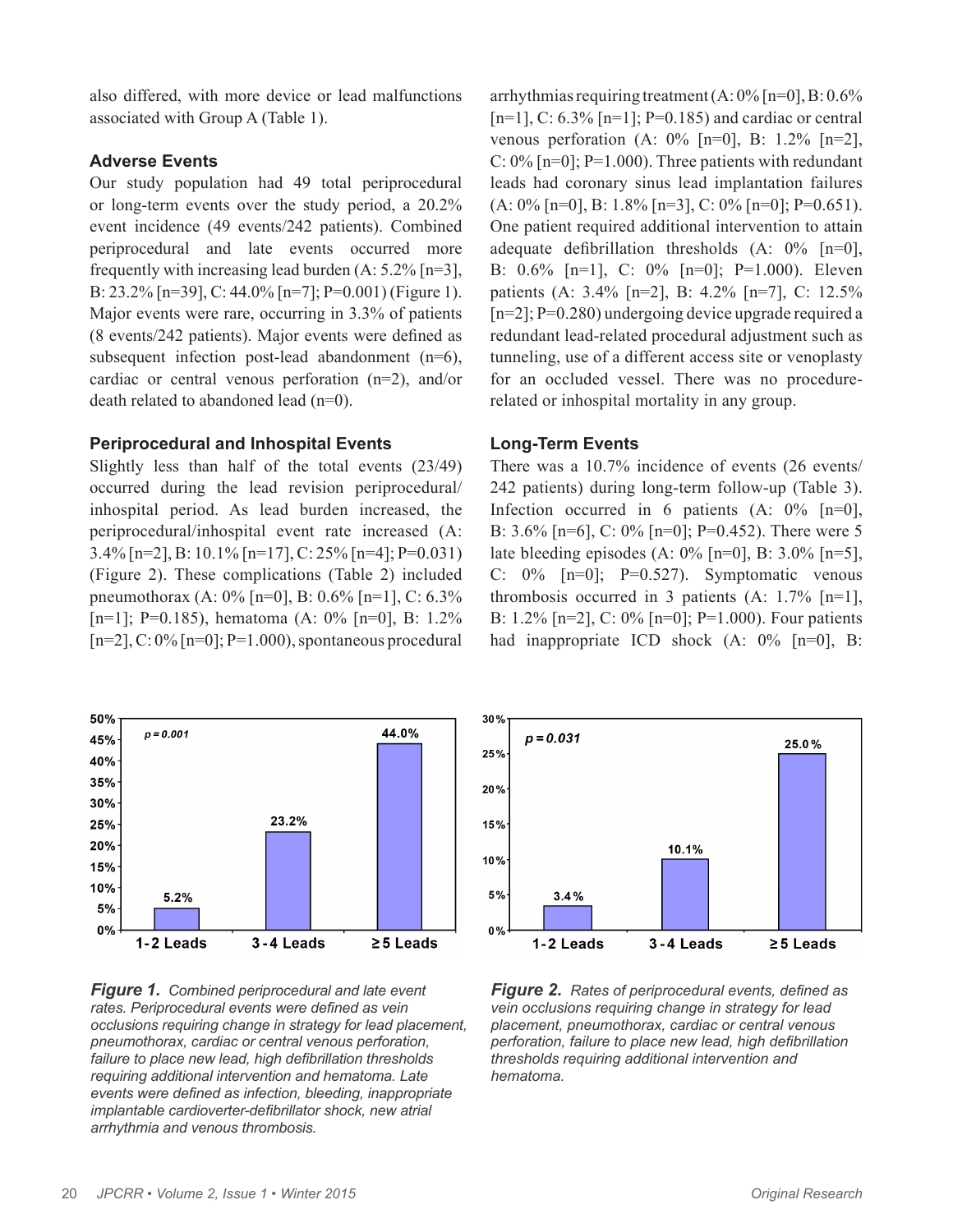#### **Table 2.** Periprocedural events

|                                                                                          |                      | <b>Number of leads</b> |                         |                      |       |
|------------------------------------------------------------------------------------------|----------------------|------------------------|-------------------------|----------------------|-------|
| Variable                                                                                 | Overall<br>$(N=242)$ | $\leq$<br>$(n=58)$     | $3$ or $4$<br>$(n=168)$ | $\geq 5$<br>$(n=16)$ | P     |
| Vein occlusion requiring procedural adjustment                                           | $11(4.5\%)$          | $2(3.4\%)$             | $7(12.1\%)$             | $2(12.5\%)$          | 0.280 |
| Pneumothorax                                                                             | $2(0.8\%)$           | 0                      | $1(0.6\%)$              | $1(6.3\%)$           | 0.185 |
| Central venous or cardiac perforation                                                    | $2(0.8\%)$           | 0                      | $2(1.2\%)$              | 0                    | 0.185 |
| Lead placement failure                                                                   | $3(1.2\%)$           | 0                      | $3(1.8\%)$              | 0                    | 0.651 |
| Hematoma                                                                                 | $2(0.8\%)$           | 0                      | $2(1.2\%)$              | 0                    | 1.000 |
| Spontaneous procedural unstable arrhythmia<br>requiring treatment                        | $2(0.8\%)$           | 0                      | $1(0.6\%)$              | $1(6.3\%)$           | 1.000 |
| Failure to attain adequate defibrillation threshold<br>requiring additional intervention | $1(0.4\%)$           | 0                      | $1(0.6\%)$              | 0                    | 1.000 |
| Total events                                                                             | 23 (9.5%)            | $2(3.4\%)$             | $17(10.1\%)$            | $4(25.0\%)$          | 0.031 |

*Values are presented as counts (percentages).*

#### **Table 3.** Distribution of late events

|                         |                             | Number of leads      |                     |                      |       |
|-------------------------|-----------------------------|----------------------|---------------------|----------------------|-------|
| <b>Variable</b>         | <b>Overall</b><br>$(N=242)$ | $\leq$ 2<br>$(n=58)$ | 3 or 4<br>$(n=168)$ | $\geq 5$<br>$(n=16)$ | P     |
| <b>Infection</b>        | 6(2.5%)                     | 0                    | $6(3.6\%)$          | 0                    | 0.452 |
| Late bleeding           | $5(2.0\%)$                  | 0                    | $5(3.0\%)$          | $\mathbf{0}$         | 0.527 |
| Inappropriate ICD shock | $4(1.7\%)$                  | 0                    | $3(1.8\%)$          | $1(6.3\%)$           | 0.188 |
| New atrial arrhythmia   | $8(3.3\%)$                  | 0                    | $6(3.6\%)$          | $2(12.5\%)$          | 0.045 |
| Venous occlusion        | $3(1.2\%)$                  | $1(1.7\%)$           | $2(1.2\%)$          | 0                    | 1.000 |
| Total events            | 26 (10.7%)                  | $1(1.7\%)$           | 22 (13.1%)          | $3(18.8\%)$          | 0.031 |

*Values are presented as counts (percentages). ICD, implantable cardioverter-defibrillator.*

1.8% [n=3], C: 6.3% [n=1]; P=0.188). New atrial arrhythmia presented in 8 patients (A: 0% [n=0], B: 3.6% [n=6], C: 12.5% [n=2]; P=0.045). There was no clinically apparent cardiac or central venous perforation. Combined long-term device-related events significantly increased with greater lead burden (A: 1.7% [n=1], B: 13.0% [n=22], C: 18.8% [n=3]; P=0.031) (Figure 3).

#### **Device-Related Readmission**

Patients with increased lead burden had significantly increased frequency of device-related unplanned readmission (A: 3.5%, B: 18.5%, C: 37.5%; P=0.002) (Figure 4). Cause for admission included infection (occurring after a lead was abandoned), new arrhythmia and inappropriate ICD therapies.

#### **All-Cause Mortality**

There were 54 deaths during the follow-up period. No deaths were secondary to device-related issues. Longterm all-cause mortality was not significantly different among the groups (A: 17.2%, B: 23.8%, C: 25.0%; P=0.567) (Figure 5).

### **DISCUSSION**

The management of infected cardiac rhythm devices is straightforward, with lead extraction being the preferred strategy due to the significantly higher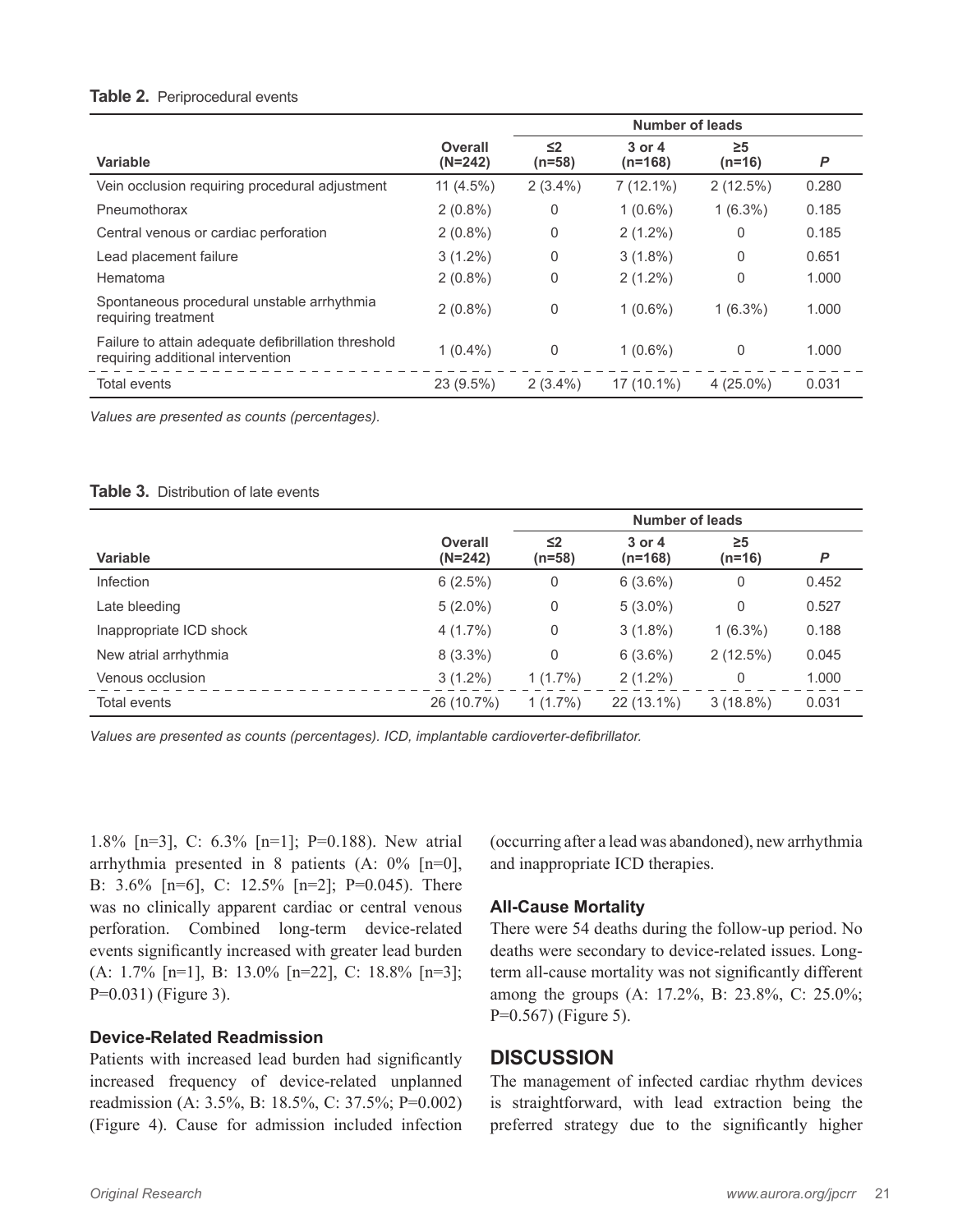

*Figure 3.**Rates of late events, defined as infection, bleeding, inappropriate implantable cardioverterdefibrillator shock, new atrial arrhythmia and venous thrombosis.*



*Figure 4.**Device-related readmissions. Admissions included patients with infections (occurring after a lead was abandoned), new arrhythmia and inappropriate implantable cardioverter-defibrillator therapies.*

mortality rate with medical therapy alone.<sup>6,7</sup> However, whether to leave sterile pacemaker and ICD leads in place remains controversial. This retrospective study of a single institutional experience had an approximate event rate of 20.2% (3.3% major event rate) over 2-year median follow-up, with no difference in mortality among the groups based on lead burden. Most studies in the literature have reported a low complication rate relating to the continued presence of sterile nonfunctioning leads. An observational study that followed 433 patients with abandoned pacemaker leads over a 21-year period showed a 5.5% complication rate.8 Another retrospective study that examined patients with retained infected and noninfected leads



*Figure 5.**Overall all-cause mortality (obtained from Social Security Death Index).*

showed a 42% (22/53 patients) major complication rate with retained infected leads, but a 3% (2/66) major complication rate in sterile leads abandoned because of electrical failure.7 A study of 152 patients with retained pacemaker leads and mean follow-up of 47.6 months recorded one major event, an infection resulting in death during the attempted extraction procedure.<sup>9</sup> However, a single-center European retrospective study of 60 patients with nonfunctioning sterile pacemaker leads reported a complication rate of 20% over longterm follow-up,<sup>10</sup> similar to our institutional experience. Our study differed from previous investigations in that it included both patients with ICD and pacemaker leads. In the earlier studies, device therapy was mainly indicated for bradyarrhythmias, as the efficacy of ICD was not proven at that point; thus, most lead systems were pacemakers. One recent study addressed 101 abandoned leads in 78 ICD patients and confirmed the safety of these abandoned leads.<sup>11</sup> However, it did not address outcomes in patients with higher lead burden at a given time.

Arguments for more aggressive use of lead extraction are based on prevention of future complications, such as infection, lead-lead interaction, tricuspid regurgitation and venous thrombosis, and preservation of venous access to simplify future procedures. While our study did not show an overall significant number of individual events related to infection, lead interaction or venous thrombosis, nor did it attempt to measure frequency of tricuspid regurgitation, it did show a greater number of combined periprocedural complications associated with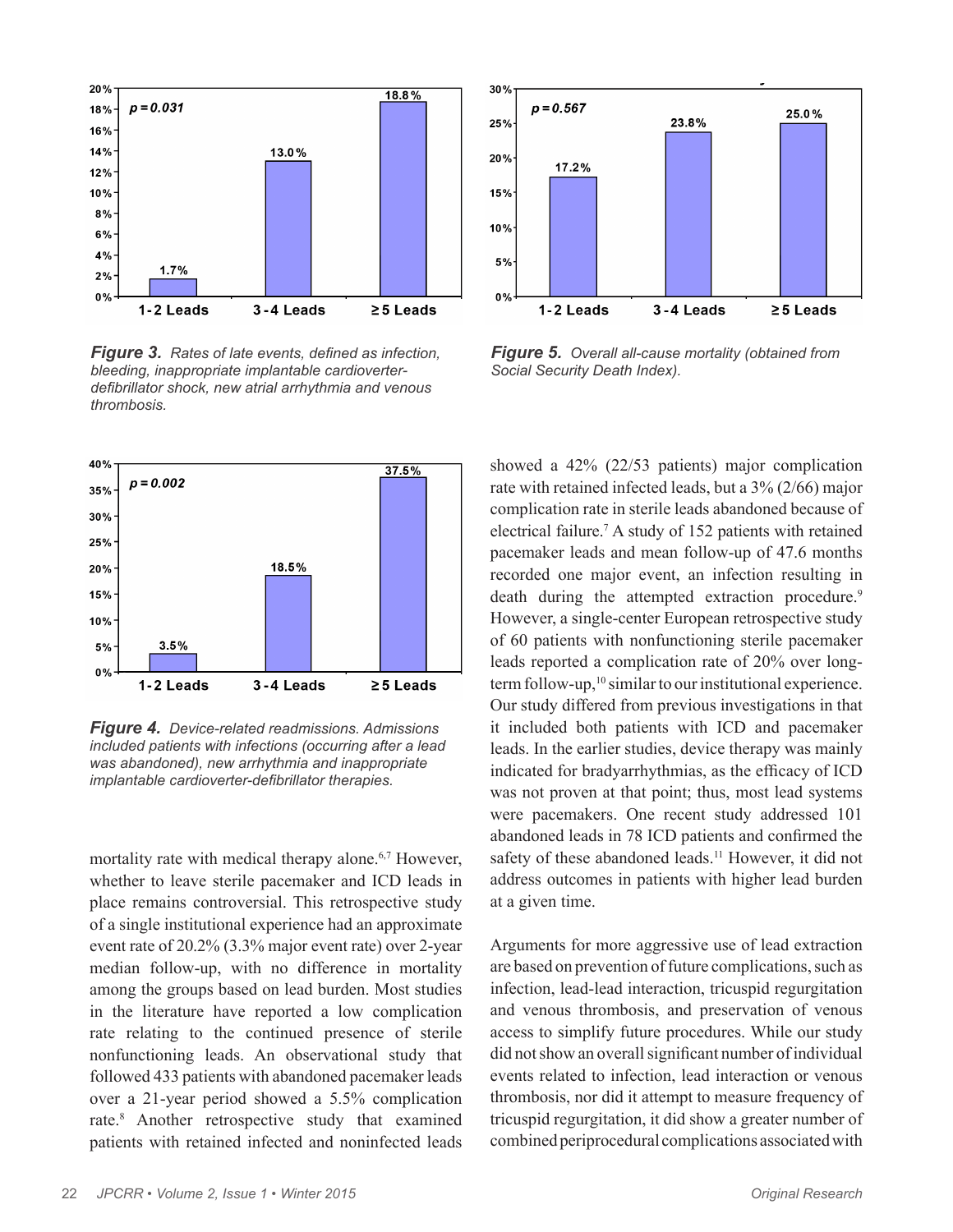increased number of leads. Patients undergoing repeat procedures such as generator change or device upgrade were more likely to experience minor complications such as hematoma and pneumothorax, but these patients had no significant increase in mortality or major morbidity rates. However, lead extraction may have been a better option in the 11 patients (A: 2, B: 7, C: 2) needing procedural adjustments (e.g. tunneling of a vein, use of an alternate access site, venoplasty of an occluded vessel) during device upgrade related to a redundant lead. If a lead is removed and then replaced by a new lead in the same vein, the contralateral vein is preserved for potential future access. However, there is no evidence that extraction of a lead, with the concomitant insult to the endothelium, will not lead to a greater likelihood of thrombosis in that vein postextraction.

There was a 10.7% incidence rate of events that occurred outside of elective periprocedural periods; incidents included device-related infection (n=6), late bleeding (n=5), symptomatic venous thrombosis  $(n=3)$ , inappropriate ICD shocks  $(n=4)$  and new atrial arrhythmias (n=8). Other than venous thrombosis, it is unclear whether these late events were directly related to the presence of a redundant lead. Some of the long-term complications seen in other studies, such as lead migration, erosion and perforation, were perhaps not seen in our study because all abandoned leads were capped and secured, which was not always the strategy used in older studies. This study is limited in its assessment of long-term follow-up because our median follow-up was 2 years, significantly less than the 20-year follow-up of prior studies.

It is essential to mention that Group C  $(\geq 5 \text{ leads})$ had higher baseline comorbidities (older population, history of hypertension, more congestive heart failure and lower left ventricular function). Therefore, some of the periprocedural and late events could be caused by these comorbidities rather than the lead burden itself. In terms of periprocedural events, vein occlusion requiring procedural adjustment, pneumothorax and spontaneous procedural arrhythmia requiring treatment were the three factors showing higher events in Group C. Theoretically, vein occlusion was most likely due to the lead burden; pneumothorax could be related to the lead burden, vein occlusion or possibly older age; and spontaneous arrhythmia requiring treatment could

be due to presence of hypertension, heart failure or left ventricular dysfunction in addition to lead burden. The two main factors driving the higher rate of late events in Group C were inappropriate ICD shocks and new atrial arrhythmia. Both of them could be related to lead burden, but also to the cardiac condition of patients (e.g. hypertension, congestive heart failure, lower LVEF). The presence of more new atrial arrhythmia in Group C compared to Group B was not related to atrial leads, as there was no statistical difference between these two groups regarding the presence of atrial lead. Further studies of larger number of patients with more than 5 leads are necessary to evaluate these findings, although this could be difficult to achieve through a single institution.

Whether lead extraction and its 0.4–0.8% risk for death or emergent cardiac surgery is a better option than lead abandonment is uncertain. Optimal management strategy will likely vary from patient to patient and facility to facility. The only modifiable risk factor for complications from lead extraction is operator experience.12 Centers with limited operator experience will likely prefer an observation strategy. Another aim in the argument for extracting leads is to maintain long-term venous access. Young patients who will likely require several future procedures and be exposed to superfluous leads for longer periods of time may benefit from lead extraction strategy. Patients with venous access issues also may benefit from a lead extraction strategy.

# **CONCLUSIONS**

The results of this study show that complications associated with redundant sterile leads are not necessarily rare, but that major complications and mortality related to superfluous leads are not common. However, patients who undergo additional electrophysiologic procedures are subjected to increased minor complications and access issues during future lead implantations. A lead management strategy of abandonment and observation is likely the best alternative for patients with four or fewer leads who will not require more than one future procedure. On the other hand, in patients with a long life expectancy who are likely to require multiple repeat procedures, have access issues or have more than four leads, a better strategy than abandoning the lead needs to be strongly considered.